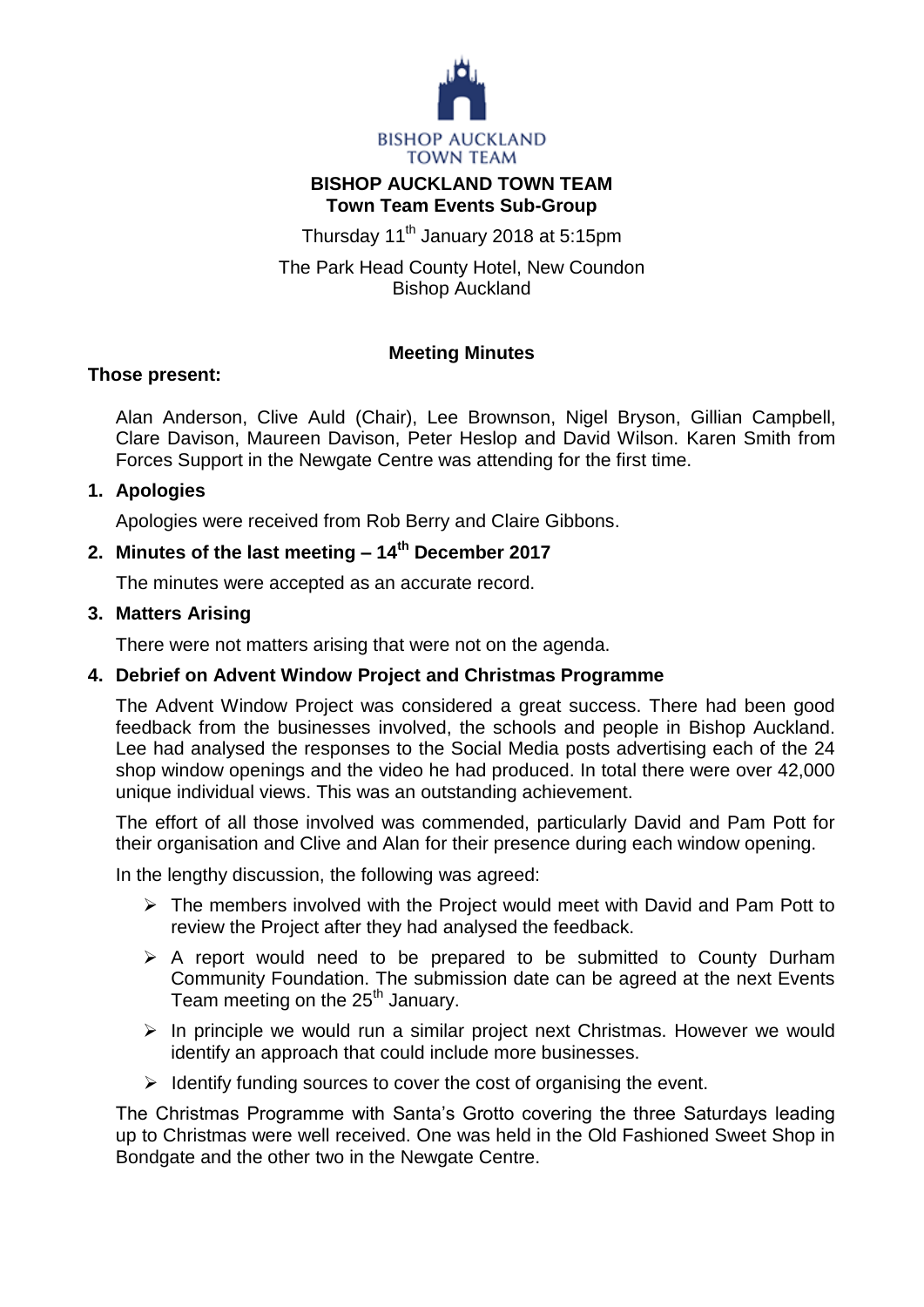Over £700.00 was made from the photographs of children with Santa. The process went smoothly and there were no technology glitches with the cameras or printers.

### **5. Events for 2018**

Lee updated the Team on the calendar of events for 2018 and the agreed proposal to print a 16 page booklet. The cost for 3,000 leaflets would be £503.00. The dates of this year's planned events were checked and some amendments were made. It was agreed that the booklet would be drafted; we would seek five businesses to buy an advert for £100.00 and approach Kynren to take the back page and publicise their dates at a higher price.

The Team discussed the different events and how we can organise them. However the first priority is to get the calendar printed. Alan and Clive would approach businesses; Nigel would approach Kynren and Lee and Nigel would draft the text.

### **6. Town Team Finances**

Alan reported to the Team on the cost of the events and running the Town Team. While we had raised money from the banners, new car show, Santa's pictures and small fundraising we need to improve our fundraising so we can increase our activities and sustain our events programme. The discussion raised a number of ideas and the following was agreed:

- $\triangleright$  We would draft an Annual Report for the Events Team covering our activities during 2017.
- $\triangleright$  We would identify an estimated budget for 2018 that incorporates our two main sources of funding: the sponsoring of the banners and the revenue from the New Car Show.
- $\triangleright$  A proposal put together to seek a grant from the Town Council.

The year ended with a deficient of around £700.00. While we can cover this in the short term with the funds earmarked for the WiFi system, this will take a chunk out of the banner revenue. Alan will liaise with Nigel to get the reports drafted and a budget for 2018 estimated.

#### **7. Any other Business**

**Forces Support:** Karen Smith introduced herself as the manager at Forces Support in the New gate Centre. They were organising an open day at the Newgate Centre on the 7<sup>th</sup> April. Karen was seeking promotional support from the Events Team for the open day. Given that the Tank initiative will have its final day on the  $14<sup>th</sup>$  April it was suggested we link the tow events to make a week related to the forces/commemoration theme.

#### **8. Date of next meeting**

The next meeting will be on Thursday  $25<sup>th</sup>$  January 2018 at 5.15pm in the Park Head Hotel.